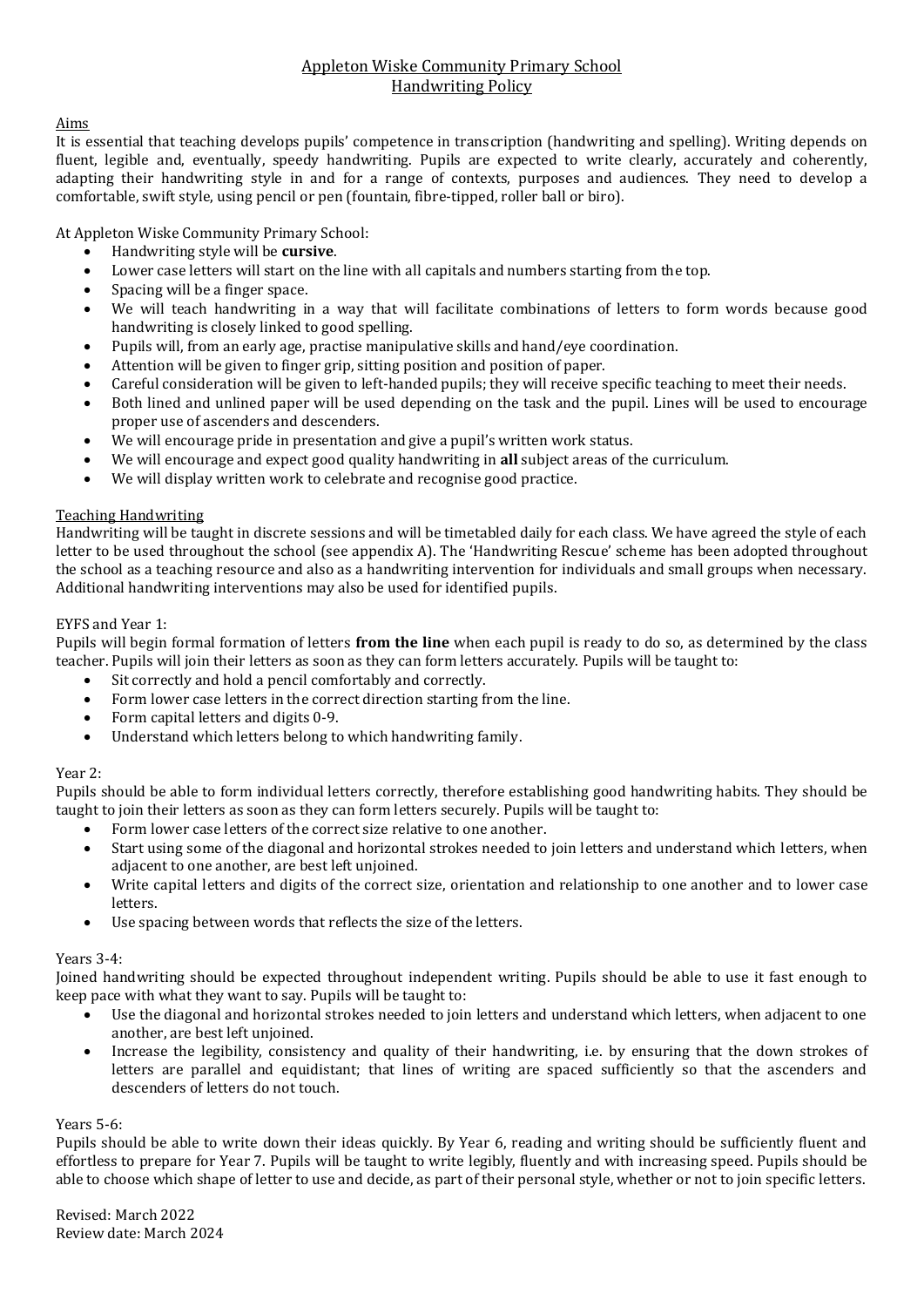# Handwriting Policy Lower Case and Upper Case Letters

A a B b C c D d E e F f G g<br>H h Li J j K k Li M m N n<br>O o P p Q q R r S s T t U u<br>V w W w X x Y y Z z

Alternative letter formations:

F